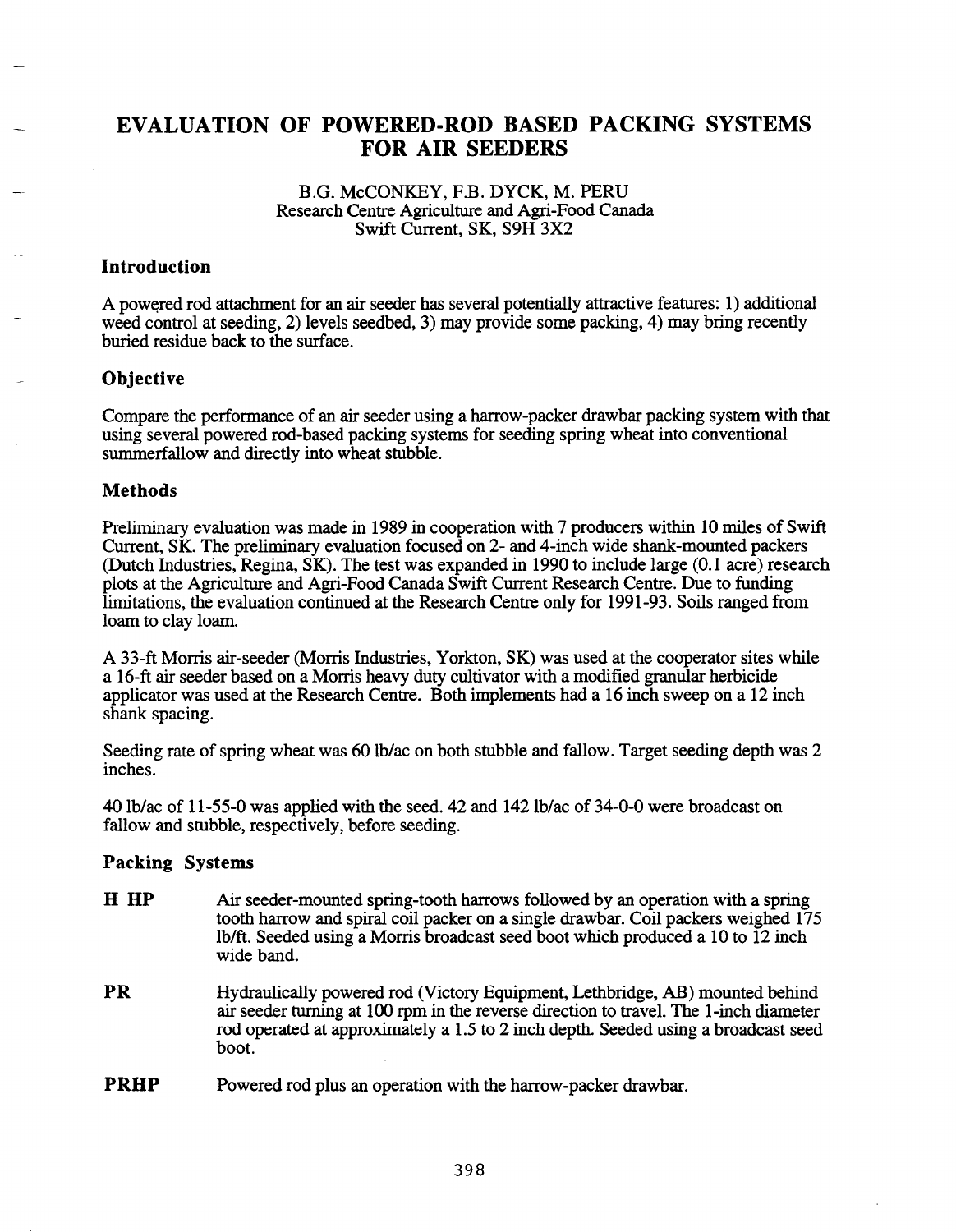**PRRP PRVP PRST**  Powered rod with rear-mounted gangs of 2-inch wide rubber-tired packers (Dutch Industries). Packers were 6 inches apart so they packed on the rows left by splitter seed boots (Victory Equipment). Gang mounting was shop-fabricated. Force on each packer was 35 lb. Powered rod followed by rear-mounted gangs of 2-inch wide steel V -shaped packers (Victory Equipment). Packers were 6 inches apart so they packed on the seed rows left by spitter seed boots. Gang mounting was shop-fabricated. Force on each packer was 50 lb. Powered rod plus an operation with a "Stubble Treader" rotary harrow (New Noble Distributors, Nobleford, AB). Rotary harrow operated at  $0^{\circ}$  angle and reverse to normal rotation to increase packing action. Seeded with a broadcast seed boot.

#### **Measurements**

Soil erodibility was estimated from measured residue and soil aggregates using the method of Bisal and Ferguson (1970, Can. J. Soil Sci. 50:31-34).

Soil bulk density was determined from multiple measurements with undisturbed soil cores after seeding.

Seeding depth of emerged plants was determined from the chlorophyll-free coleoptile length.

Grain yield estimated from multiple square metre samples.

Rotary harrows weighed 62 lb/ft.

#### **Results and Discussion**

We rated soil moisture conditions at seeding as very good to excellent. Data for 1991 is not reported because heavy rain between seeding operations eliminated their comparative value. Growing season precipitation during May, June, and July was approximately 7 inches in 1990, 1992, and 1993 -- slightly above normal for the Brown soil zone.

Because of similar moisture conditions, wheat growth and packing system performance were similar in all years. Performance on cooperators' fields was similar to that at the Research Centre. We report data primarily from the Research Station as it gives a better idea of the variation between years and from place to place within one field.

In our preliminary test in 1989, we found that shank-mounted packers left a ridged seed bed which produced an uneven stand. We stopped evaluation of shank-mounted packers in favour of rearmounted gangs of wheeled packers.

The harrow-packer drawbar left the soil in the most erodible condition (Figure 1). The powered rod alone and the rotary harrow left numerous large clods and buried little residue, thereby minimizing the wind erosion risk. The powered rod and trailing gang-mounted packer systems had less erosion risk than the harrow-packer drawbar because they left many large clods between packers and did not bury much surface residue.

[ --- **Figure at end of paper** --- ]

Figure 1. Estimated wind speed at the soil surface before wind erosion starts. Lines above bars show the standard deviation.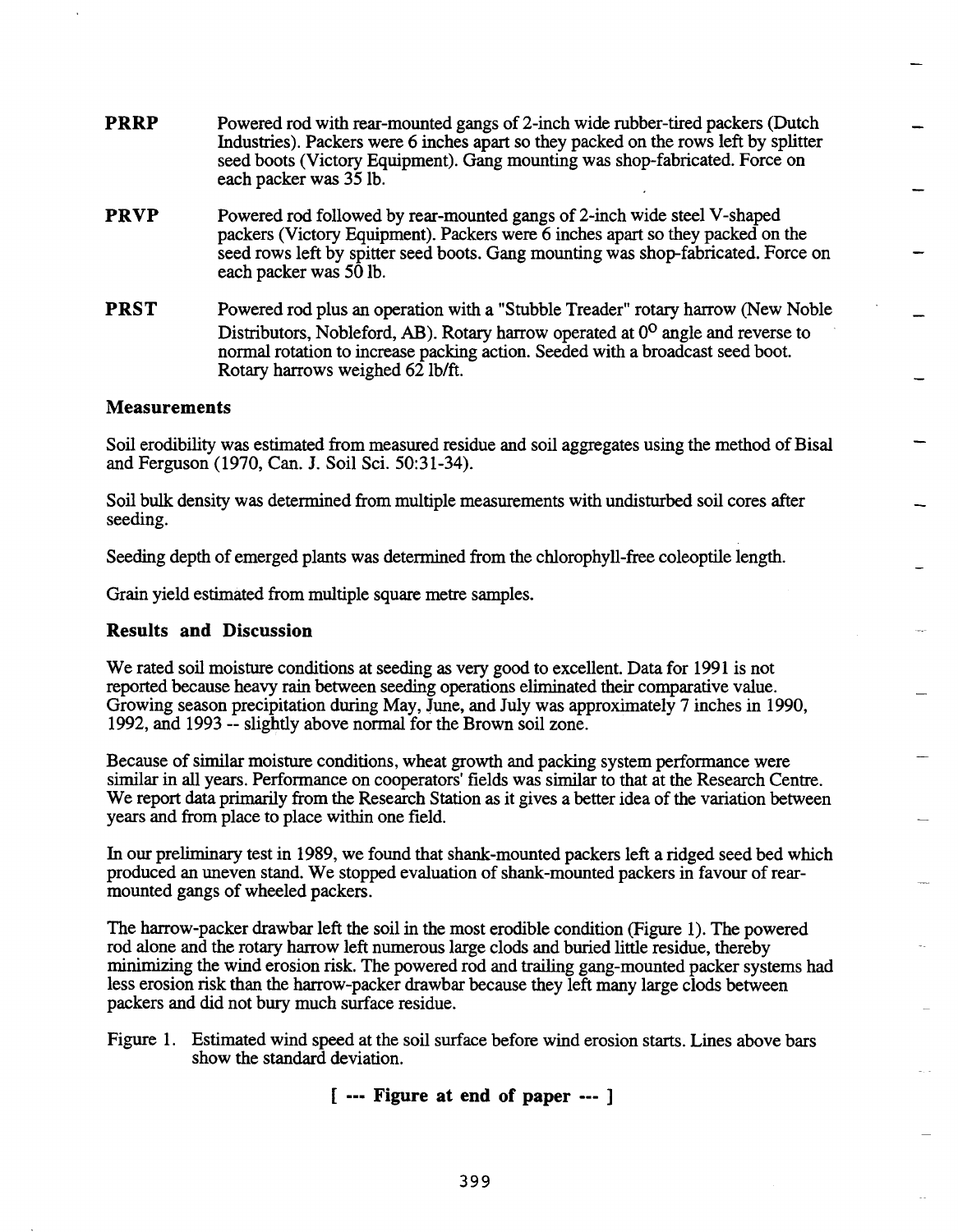Soil bulk density is a measure of compaction (Figure 2). The powered rod (PR) and the powered rod plus rotary harrow (PRST) left the soil relatively loose over the seed (0-2 inch depth). The powered rod did not appear to provide any additional packing in the 2-4 inch depth compared to harrow-packer drawbar packing.

The on-row packing provided by the rear-mounted gang packers (PRRP and PRVP) gave the seedlings the shortest path to soil surface (Figure 3). However, the splitter boot produced a 2 to 3 inch wide seed row so the 2-inch packers did not always pack the entire row width. The depth from which seedlings must emerge with the harrow-packer drawbar is variable depending whether the seed is under or between surface indentations produced by the coil packer.

All packing systems provided a stand density sufficient to attain yield potential dictated by water and nutrient supply. Therefore, grain yields on either fallow or stubble were not significantly affected by the packing system (Figure 4). Experience on cooperators' fields in 1990 confirm on a range of soils that there was no yield response to the packing system.

We expect that packing system effects on yields would have been different had we experienced less favourable conditions. For example, the powered rod alone leaves the surface loose with many large clods. Emergence was sometimes delayed by several days because the seedlings had to grow around the clods. Such factors may reduce yields when the seedling is stressed by drought or when the delay allows weeds to emerge a few days before the crop.

High packing pressures are needed to crush the larger soil clods and pack the resulting finer soil over the seeds when the soil is relatively dry and hard. Based on our observations for stubble seeding, we believe none of the air-seeder packing systems evaluated had sufficient packing pressures for all possible seedbed conditions. In this regard, air drills, which can put more weight on rear packers, offer an important advantage over air seeders.

### [ --- Figures at and of paper ---]

- Figure 2. The powered rod (RD) and the powered rod plus rotaty harrow (PRST) left the soil relatively uncompacted over the seed. Lines at the top of bars show standard deviation. Results for seeding on fallow shown.
- Figure 3. The splitter seed boot with on-row packing (PRRP and PRVP) provided the seedlings with the shortest average path to sunlight. Lines at the top of bars show the observed range.
- Figure 4. There were no significant differences in wheat yields among packing systems for either stubble or fallow. Lines at the top of bars show the standard deviation.

#### Conclusions

In our tests, shank-mounted packers produced an uneven plant stand due to soil ridging.

Of the packing systems evaluated, the harrow-packer drawbar left the soil most susceptible to wind erosion.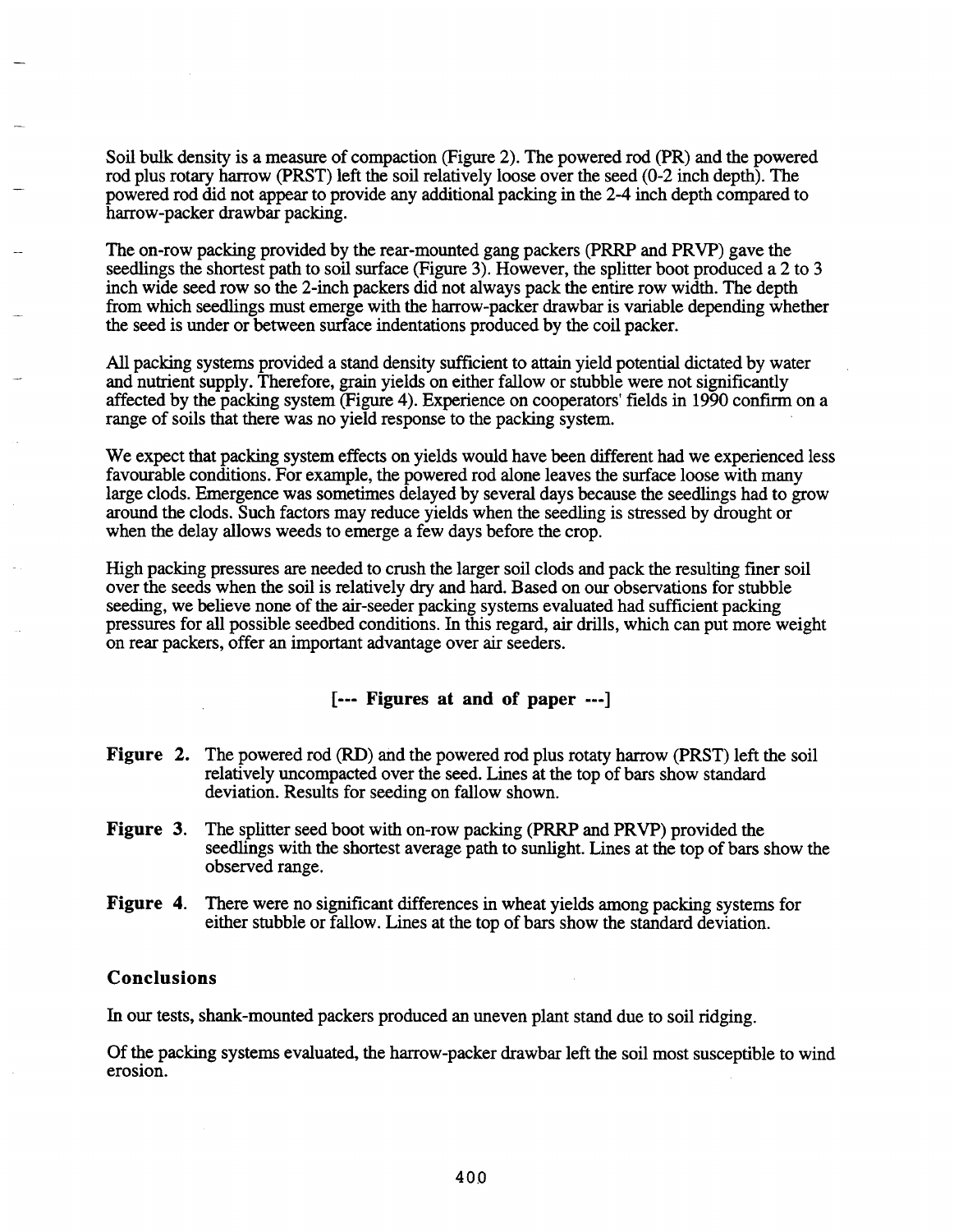A seed splitter boot with rear-mounted gangs of packer wheels confined packing to the seed row which leaves much of the soil surface resistant to wind erosion. The cloddy condition between rows may reduce weed emergence.

A powered rod mounted behind the air seeder provided a level seedbed, good residue conservation, and good early weed control for crops which can be seeded at least 2 inches deep. Additional packing will generally be needed after the rod to crush the larger clods and firm the seedbed.

In our tests, the rotary harrow after a powered rod provided little packing.

In the years with good moisture that we experienced, spring wheat yields were unaffected by the packing system. For drier seedbed conditions, developing optimal packing systems for air seeders remains a challenge.

The mention of trade names is for informational purposes and does not constitute endorsement by either the authors or Agriculture and Agri-Food Canada.

Partial support by the Agricultural Development Fund of the Saskatchewan Department of Agriculture and Food is gratefully acknowledged. The assistance of Mark Covell and Evan Powell during testing, especially during air seeder modifications, was appreciated. We would also like acknowledge our producer-cooperators: Frank Banman, Matthew Derksen, Martin Dyck, Dave Heinrichs, George Johnson, Keith Stolhanske, and Murray Ward.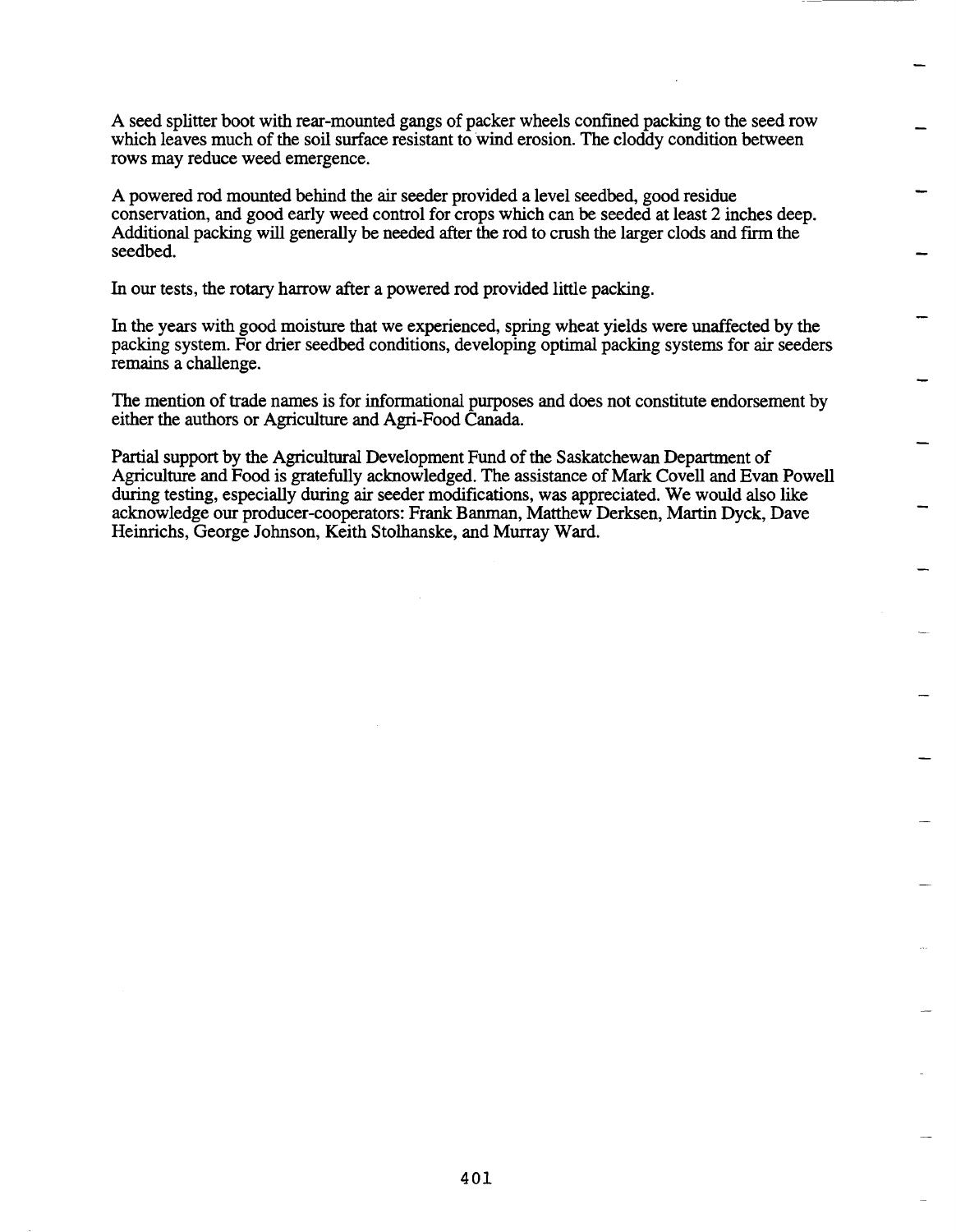

Figure 1. Estimated wind speed at the soil surface before wind erosion starts. Lines above bars show the standard deviation.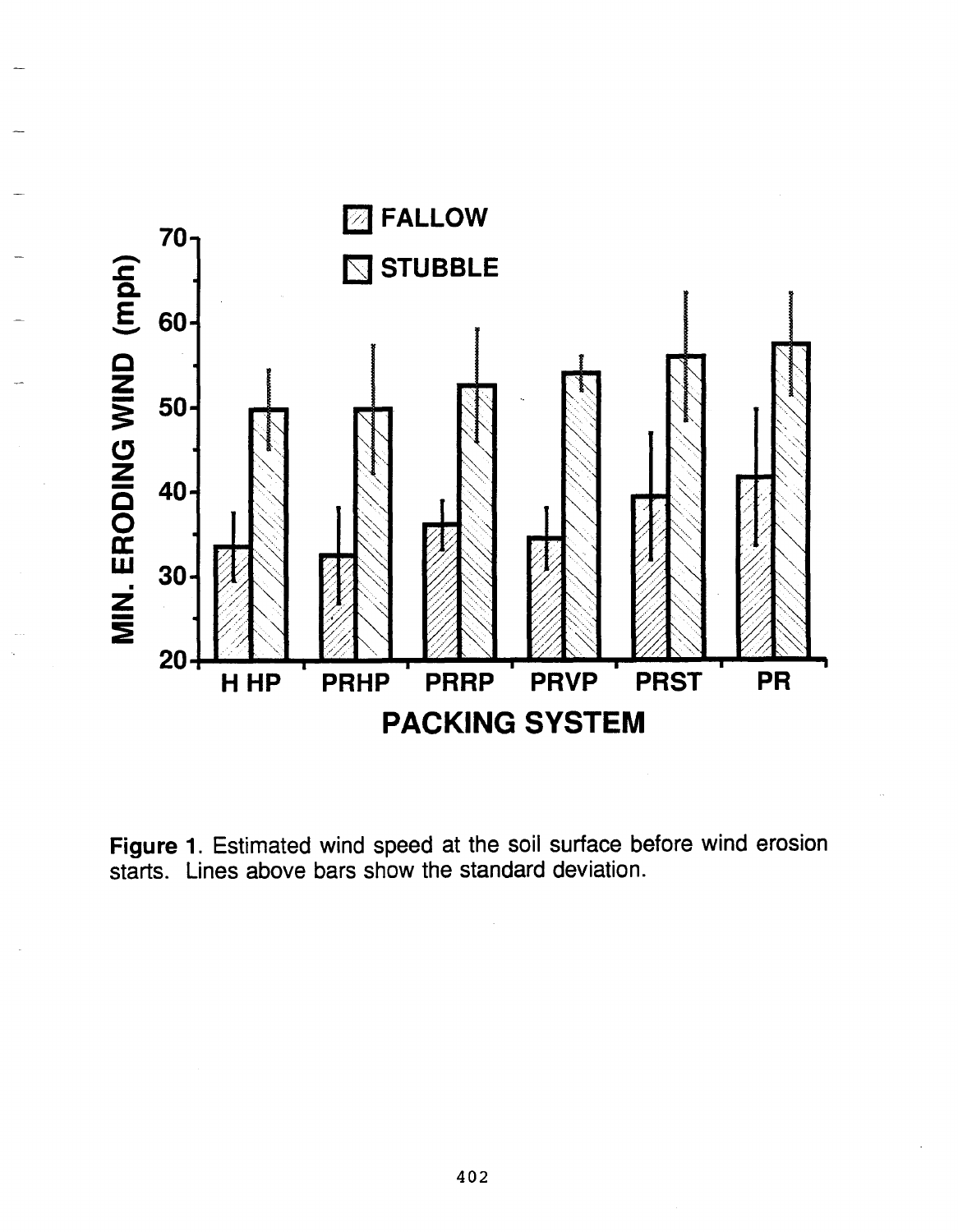

Figure 2. The powered rod (PR) and the powered rod plus rotary harrow (PRST) left the soil relatively uncompacted over the seed. Lines at the top of bars show standard deviation. Results for seeding on fallow shown.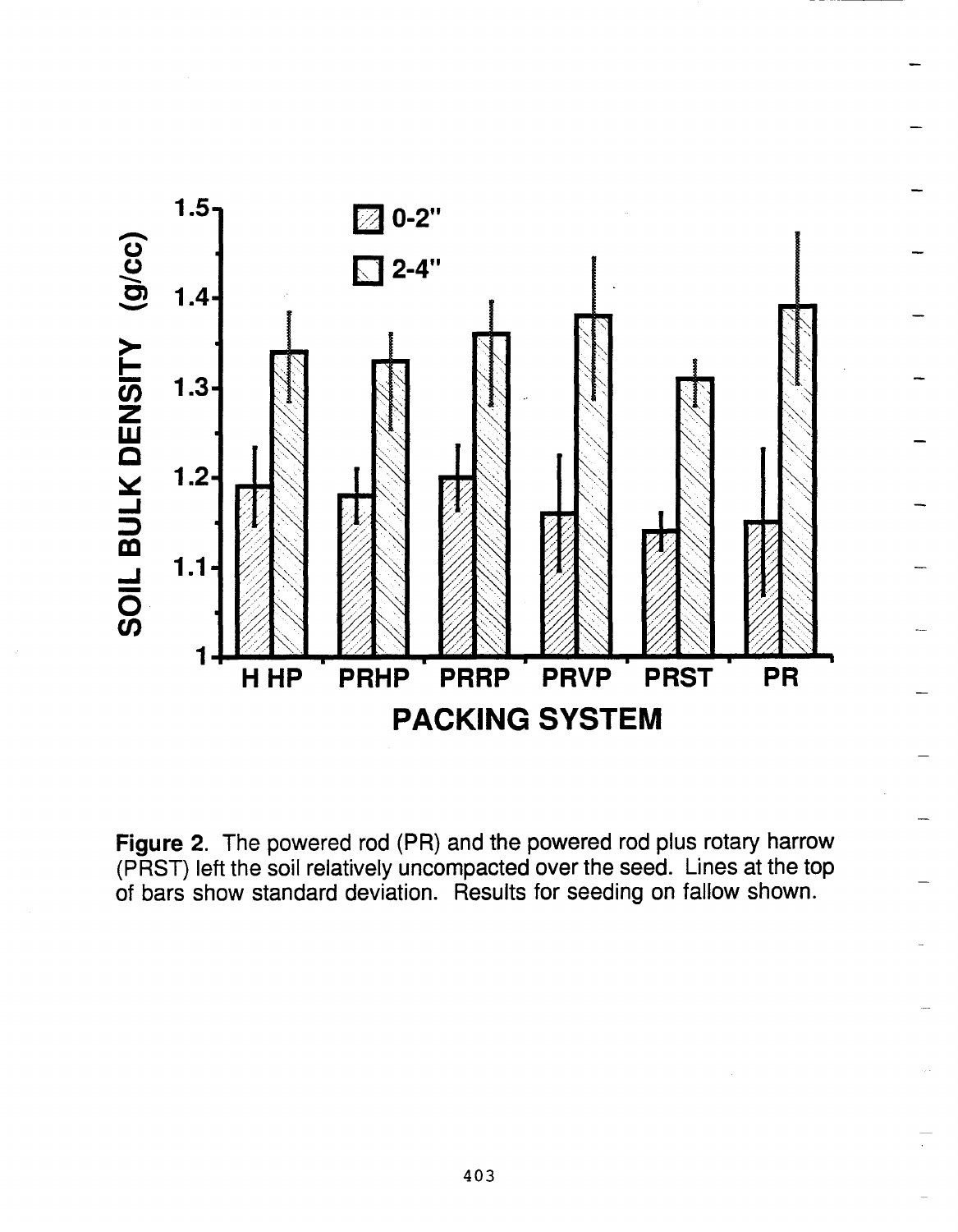

Figure 3. The splitter seed boot with on-row packing (PRRP and PRVP) provided the seedlings with the shortest average path to sunlight. Lines at the top of bars show the observed range.